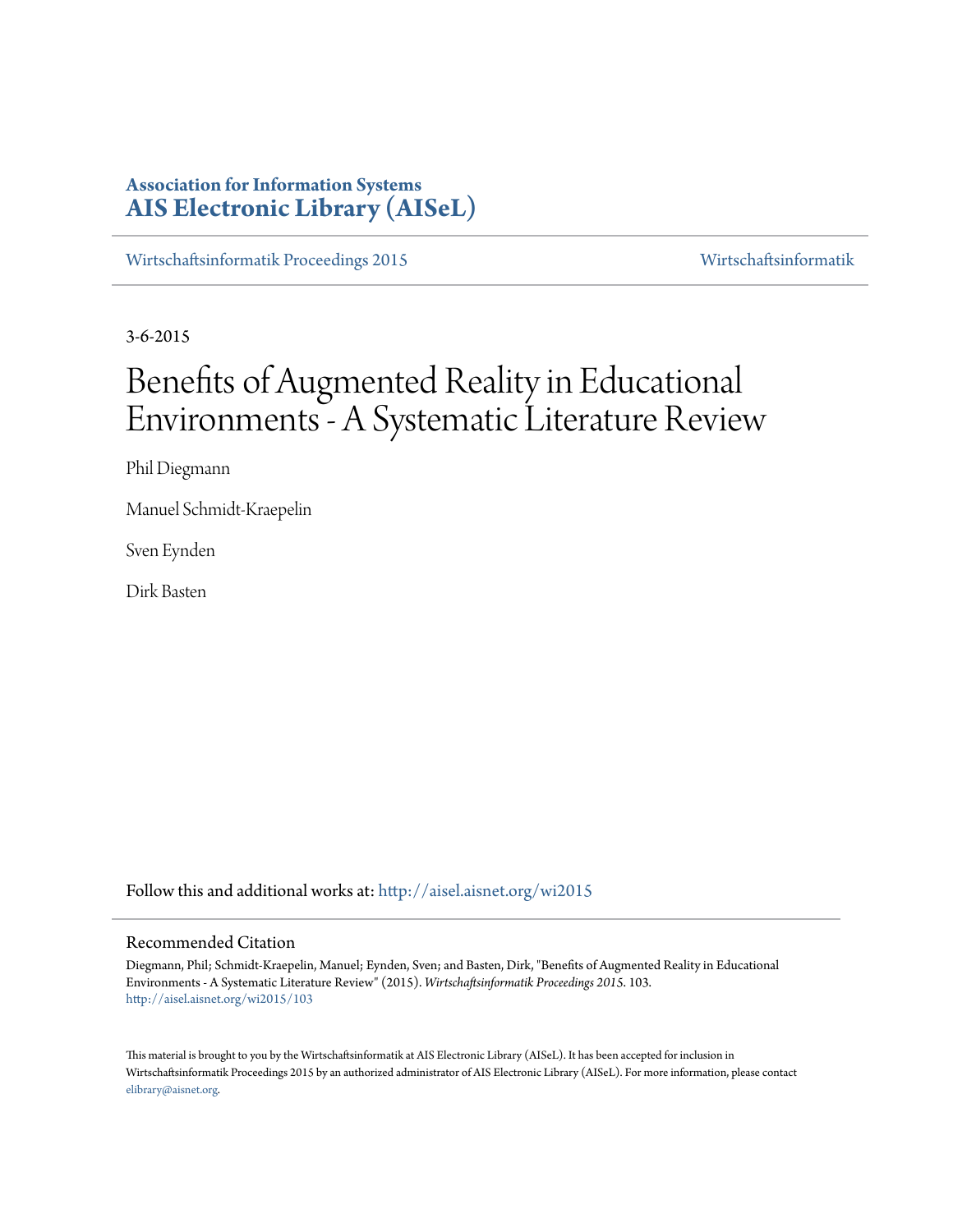# **Benefits of Augmented Reality in Educational Environments – A Systematic Literature Review**

Phil Diegmann<sup>1</sup>, Manuel Schmidt-Kraepelin<sup>2</sup>, Sven van den Eynden<sup>2</sup>, and Dirk Basten<sup>2</sup>

<sup>1</sup> University of Cologne, Germany [mail@phildiegmann.com](mailto:mail@phildiegmann.com) <sup>2</sup> Department of Information Systems and Systems Development, University of Cologne, Germany {schmidt-kraepelin,vandeneynden,basten}@wiso.uni-koeln.de

**Abstract.** By augmenting the real world with virtual information, Augmented Reality (AR) provides new possibilities for education. Although AR is frequently applied in educational environments, the value of AR applications in these environments is not yet investigated in its entirety. Additionally, educators face different directions of AR applications, which may differ regarding their potential benefits. To help overcome these challenges, we conduct a systematic literature review to synthesize a set of 25 publications. We identify 14 different benefits and cluster these into six different groups. We use the Five Directions of AR in educational environments by Yuen et al. [1] to further detail possible benefits for different directions of AR applications. Our findings indicate that specific directions of AR applications are more likely to lead to certain benefits such as increased motivation. Future research is needed to investigate the causality between benefits and directions of AR in more detail.

**Keywords:** Augmented reality, education, benefits, literature review.

# **1 Introduction**

Bridging the gap between the virtual and the real world, Augmented Reality (AR) provides new ways of teaching and learning, which are increasingly recognized in research [2]. Although AR is one of the most emerging technologies in education these days [3], the value of AR in learning environments remains unclear [2]. Furthermore, various types of AR applications exist in educational environments, which may differ regarding their benefits towards educational outcomes [1]. For the context of this paper, we refer to *educational environments* as any scenario, in which people are acquiring knowledge in a structured and controlled process.

While recent studies have investigated the use of AR in educational environments [2, 4], a systematic analysis of AR benefits is yet to be accomplished [2]. A first publication exists, identifying positive and negative effects of AR in educational environments [5]. Due to missing information concerning the applied methodology, we were not able to reproduce the study. Previous research does not consider the different

<sup>12&</sup>lt;sup>th</sup> International Conference on Wirtschaftsinformatik.

March 4-6 2015, Osnabrück, Germany

Diegmann, P.; Schmidt-Kraepelin, M.; Van den Eynden, S.; Basten, D. (2015): Benefits of Augmented Reality in Educational Environments - A Systematic Literature Review, in: Thomas. O.; Teuteberg, F. (Hrsg.): Proceedings der 12. Internationalen Tagung Wirtschaftsinformatik (WI 2015), Osnabrück, S. 1542-1556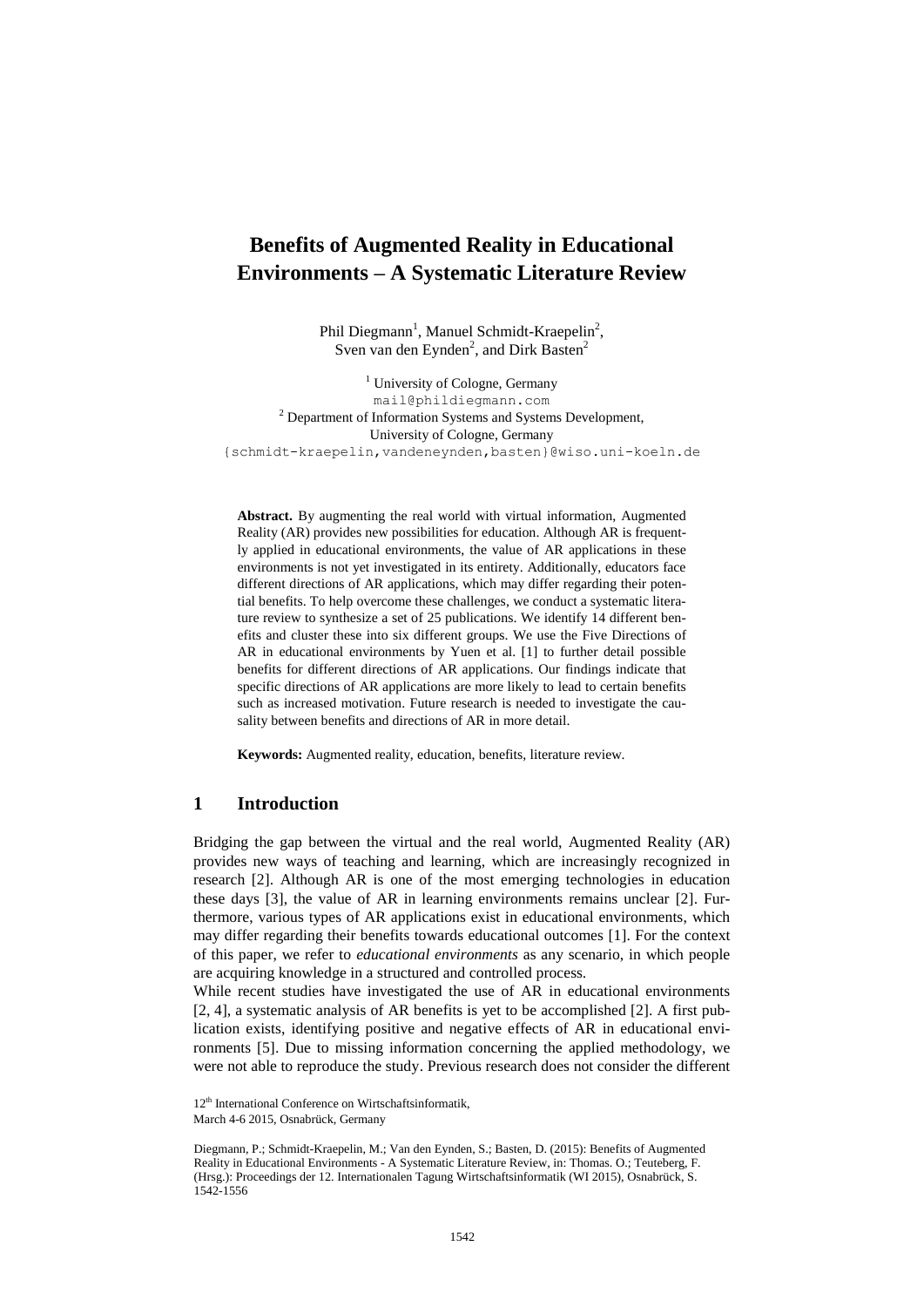types of AR applications in educational environments. To close this research gap and advance the field of AR, we pose the following two research questions:

- *1. Which benefits do AR applications provide in educational environments?*
- *2. How do these benefits differ regarding different types of AR applications?*

For the purpose of answering these questions, we conduct a systematic literature review to identify and analyze relevant publications. Additionally, we cluster relevant publications with regard to the applied type of AR based on the Five Directions of AR in education proposed by Yuen et al. [1].

An overview of AR benefits in educational environments regarding different types of AR applications helps educators to decide whether the implementation of AR is reasonable in certain educational scenarios. Moreover, our study identifies gaps in current research and thus guides future studies within this domain.

This paper proceeds as follows. Section 2 introduces the AR concept and describes AR's Five Directions in educational environments [1]. We then describe our systematic approach to identify and analyze previous literature in Section 3. In Section 4, we present the identified benefits of AR in educational environments and map the related studies to the Five Directions in Section 5. We discuss our findings in Section 6. Our paper ends with a conclusion for research and practice in Section 7.

# **2 Augmented Reality in Educational Environments**

#### **2.1 The Concept of Augmented Reality**

Although the term Augmented Reality was coined by Tom Caudell – a former Boeing researcher – in 1990, the concept of augmenting the real world by virtual data was initially used by a number of applications in the late 1960s and 1970s. Since the 1990s, AR was used by some large companies in purpose of visualization and training. Nowadays, the rising power of personal computers and mobile devices enables the concept of AR to be applied in traditional educational environments such as schools and universities [3].

During recent years, AR has been given different meanings [2]. Milgram et al. [6, p. 283] define AR based on the reality-virtuality continuum [\(Fig. 1\)](#page-3-0) as "augmenting natural feedback to the operator with simulated cues". The reality-virtuality continuum allows distinguishing between the concept of AR and concepts such as Virtual Environments (also known as Virtual Reality (VR)) and Augmented Virtuality (AV)). While VR deals with settings where "the participant observer is totally immersed in a completely synthetic world" [6, p. 283], AV is concerned with environments in which "the primary world being experienced is in fact [...] predominantly 'virtual'" [7, p. 4] and augmented with information from the real world. Additionally, Milgram et al. [6, p. 283] mention a more restricted definition where AR is seen as "form of virtual reality where the participant's head-mounted display is transparent, allowing a clear view of the real world".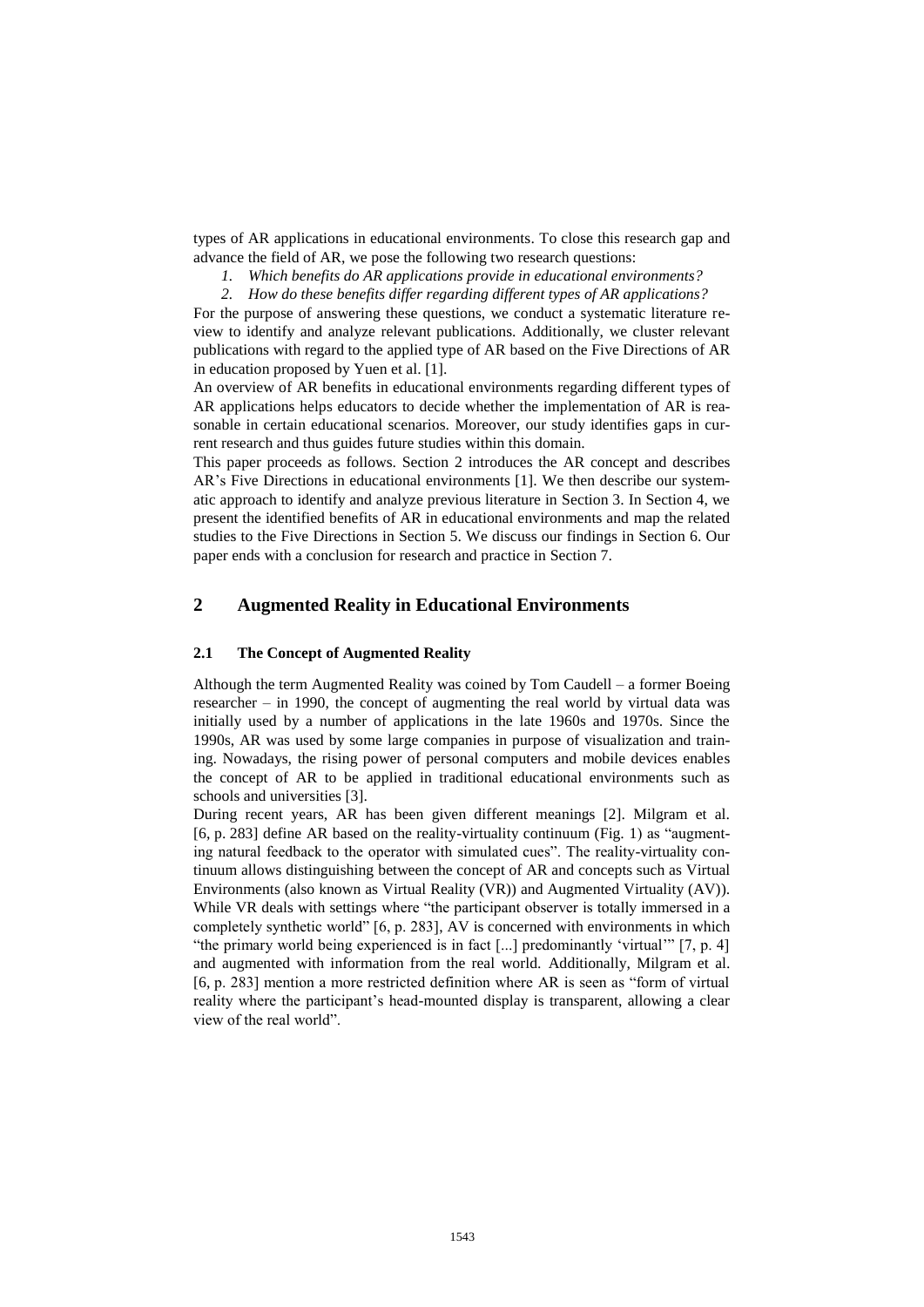

**Fig. 1.** Reality-Virtuality Continuum [6]

<span id="page-3-0"></span>In line with Wu et al. [2], we do not believe, that AR is restricted to any type of technology. Accordingly, we broadly define AR as "a situation in which a real world context is dynamically overlaid with coherent location or context sensitive virtual information" [8, p. 205] and consider AR as a concept which is conceptualized beyond technology. Nevertheless, its realization depends on modern technology.

## **2.2 Five Directions of Augmented Reality in Educational Environments**

Different ways exist to implement AR in educational environments [1, 4]. The Five Directions by Yuen et al. [1] enable a classification of AR applications into five groups as follows.

**Discovery-based Learning.** AR can be used in applications that enable Discoverybased Learning. A user is provided with information about a real-world place while simultaneously considering the object of interest. This type of application is often used in museums, in astronomical education, and at historical places.

**Objects Modeling.** AR can also be used in Objects Modeling applications. Such applications allow students to receive immediate visual feedback on how a given item would look in a different setting. Some applications also allow students to design virtual objects in order to investigate their physical properties or interactions between objects. This type of application is also used in architectural education.

**AR Books.** AR Books are books which offer students 3D presentations and interactive learning experiences through AR technology. The books are augmented with the help of technological devices such as special glasses. The first implementations of AR Books show that this kind of medium is likely to appeal to digital native learners, which makes it an appropriate educational medium even at the primary level.

**Skills Training.** The support of training individuals in specific tasks is described by Skills Training. Especially mechanical skills are likely to be supported by AR Skills Training applications. Such applications are, for instance, used in airplane maintenance, where each step of a repair is displayed, necessary tools are identified, and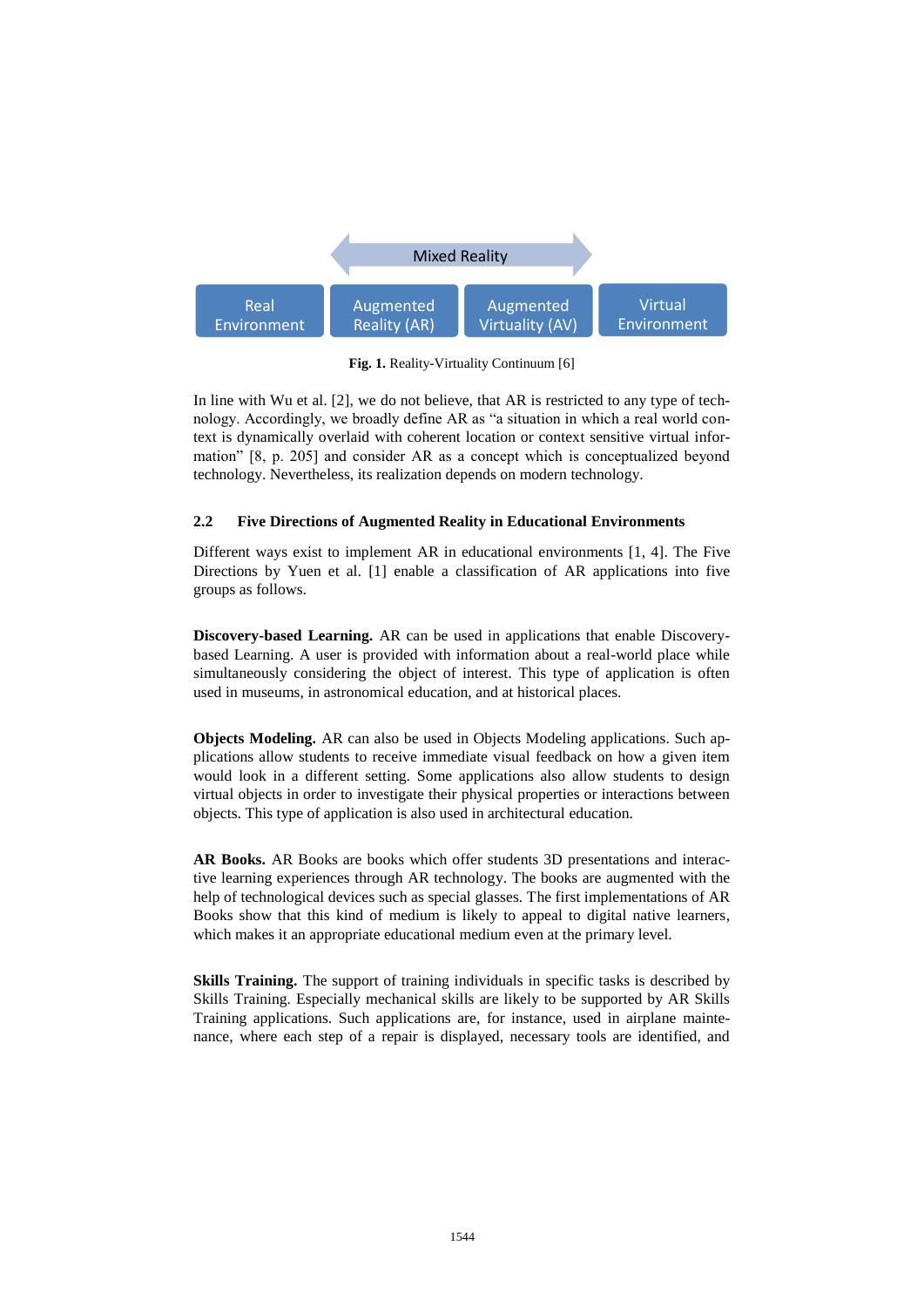textual instructions are included. The applications are often realized with headmounted displays.

**AR Gaming.** Video Games offer powerful new opportunities for educators which have been ignored for many years [9]. Nowadays, educators have recognized and often use the power of games in educational environments. AR technology enables the development of games which take place in the real world and are augmented with virtual information. AR Games can give educators powerful new ways to show relationships and connections. Additionally, they provide educators with highly interactive and visual forms of learning.

# **3 Systematic Literature Review**

We applied a four-step research approach. We (1) identified relevant publications. We then analyzed the identified publications by (2) coding and (3) grouping benefits as well as (4) mapping the related studies to the Five Directions.

# **3.1 Data Collection**

For the identification of publications addressing AR in educational environments (Fig. 2), we applied a systematic online literature database search. We included databases related to the information systems discipline (IEEE Xplore (IEEE), ProQuest, AIS Electronic Library (AISeL), and ACM Digital Library (ACM)) as well as more general databases (EBSCO Host (EBSCO) and ScienceDirect). Potentially relevant papers needed to match the following search pattern in title, abstract, or keywords: ("Augmented Reality" AND ("Educat\*" OR "Learn\*" OR "Teach\*" OR "College" OR "School") AND ("Benefi\*" OR "Advantage\*")). Our search yielded a total of 523 articles. The publications were analyzed with regard to our inclusion and exclusion criteria (Tab. 1).



**Fig. 2.** Research Approach: Data Collection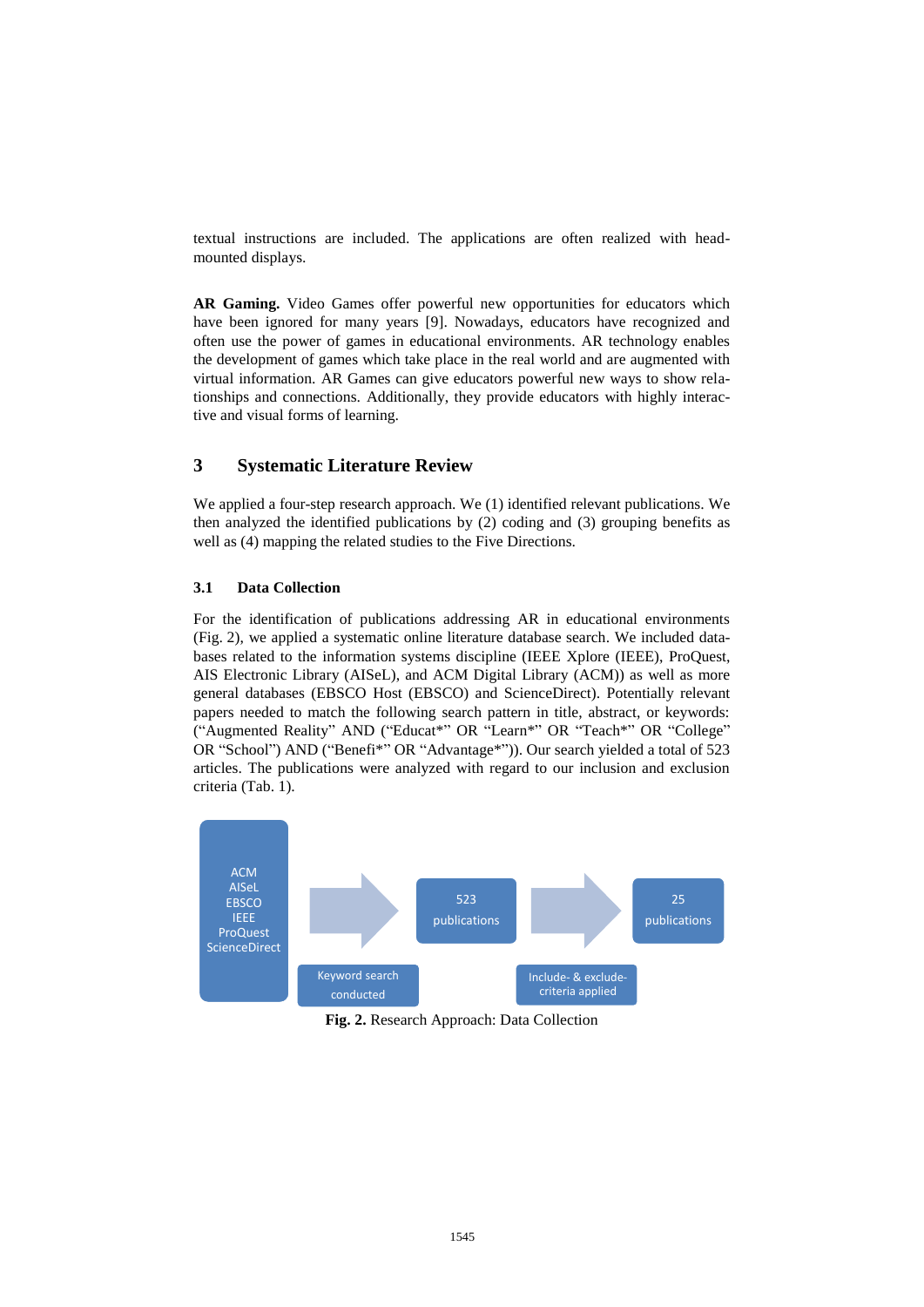| <b>Table 1.</b> Include and Exclude Criteria |  |
|----------------------------------------------|--|
|                                              |  |

| Include Criteria                        | Exclude Criteria                     |  |  |  |  |
|-----------------------------------------|--------------------------------------|--|--|--|--|
| <b>Empirical works</b>                  | Theoretical works                    |  |  |  |  |
| A teaching problem is solved with the   | Untried or untested technologies     |  |  |  |  |
| help of AR or a teaching concept is     |                                      |  |  |  |  |
| improved by AR                          |                                      |  |  |  |  |
| Lists positive effects of AR applica-   | No comparison to conventional learn- |  |  |  |  |
| tions in comparison to conventional     | ing tools                            |  |  |  |  |
| learning tools                          |                                      |  |  |  |  |
| Human learning                          | Machine learning                     |  |  |  |  |
| English language                        | Other languages                      |  |  |  |  |
| Peer-reviewed                           | Not peer-reviewed                    |  |  |  |  |
| Students without<br>special<br>require- | Students with special requirements   |  |  |  |  |
| ments                                   |                                      |  |  |  |  |

We limited the results to empirical works since we aimed to gain insights into benefits of applied systems and benefits in real-world scenarios. Additionally, we aimed to ensure, that the benefits we found were not only results of theoretical thoughts, but proved in real-world scenarios. Whereas some papers reported negative effects (e.g., ineffective classroom integration), we focused on positive effects due to their predominance in research studies and in order to analyze the interdependence of these positive effects. Moreover, we excluded non-human scenarios like machine learning and learning contexts with special requirements like students with handicaps. Both aspects were left out since they deal with specialized context that may provide benefits which cannot be transferred to a general context without additional validation.

Each article was read by two of the authors. In case of divergent classifications, the authors reasoned until agreement was reached. After merging our results, a total of 25 articles remained. All relevant articles describe experiments, which were conducted in order to investigate the benefits of AR in comparison to conventional learning tools. They are printed bold in the reference section.

# **3.2 Data Analysis**

Our data analysis is illustrated in [Fig. 3.](#page-6-0) First, we assigned articles to one of the Five Directions. The definitions proposed by Yuen et al. [1] include characteristics for each direction, which we matched to the reviewed articles. Two authors independently assigned each article to one of the Five Directions and subsequently compared their assignments. In case of divergent assessments, the authors reasoned until agreement was reached. The according inter-coder reliability  $[10]$  – calculated by dividing the number of initial agreements by the total number of initial agreements and disagreements – amounts 0.64 (cf. our discussion of this score in Section 6). During the assignment, we collected information about the mentioned benefits and merged similar benefits into a single one. To improve clarity and to find semantically coherent groups, the benefits were clustered into categories if they were logically related to the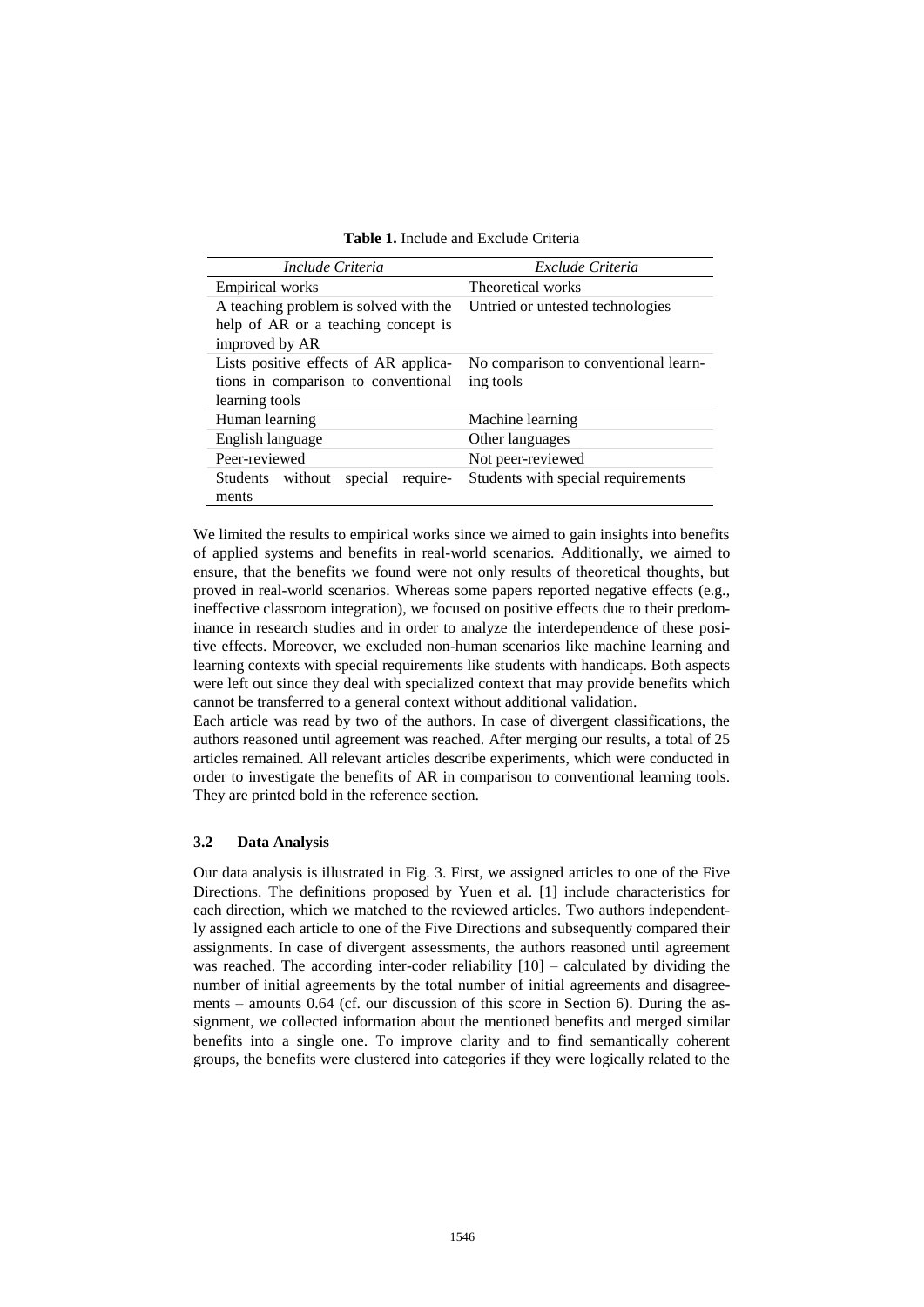same subject. We followed the theoretical approach of clustering proposed by Jankowicz [11]. After the assignment of a direction to each article, we counted the occurrences of each benefit found in the articles for each direction. A total of 67 benefits were identified, containing 14 unique benefits, which were clustered into six clusters. In the next chapter, we describe the groups and related benefits.



**Fig. 3.** Research Approach: Data Analysis

# <span id="page-6-0"></span>**4 Benefits of Augmented Reality in Educational Environments**

In this section, we present the groups of benefits as well as single benefits, which we identified and describe them by citing examples from the reviewed literature.

#### **4.1 State of Mind**

**Increased Motivation.** By Increased Motivation, we refer to users being more eager, interested, and engaged to deal with new technology as well as teaching and learning content compared to non-AR (NAR) methods [12–24]. The benefit is described in quotations such as "the AR-style game play successfully enhanced intrinsic motivation towards the self-learning process" [13, p. 113], "Participants using the AR books appeared much more eager at the beginning of each session compared with the NAR group" [12, p. 112], and "students have been satisfied and motivated by these new methodologies, in all cases" [19, p. 60]. The benefit can be further described by findings such as the users being "more proactive" [25, p. 10, 26, p. 187] or the will to continue learning using the AR technology after class. A more detailed description was found in Iwata et al. [13], where physical interaction is explicitly identified as a driver to enhance emotional engagement.

**Increased Attention.** This benefit is about the attention users pay to the technology and thus to the teaching and learning content. It is mentioned explicitly by Vate-U-Lan [20]. In two other cases, we interpreted the quotations "felt it interesting [...] using the AR-guide system" [27, p. 194] and "teachers noted that the smartphones [the AR-System] promoted interaction with the pond (of which the pupils should learn something about) and classmates" [14, p. 552] as indicators for increased attention.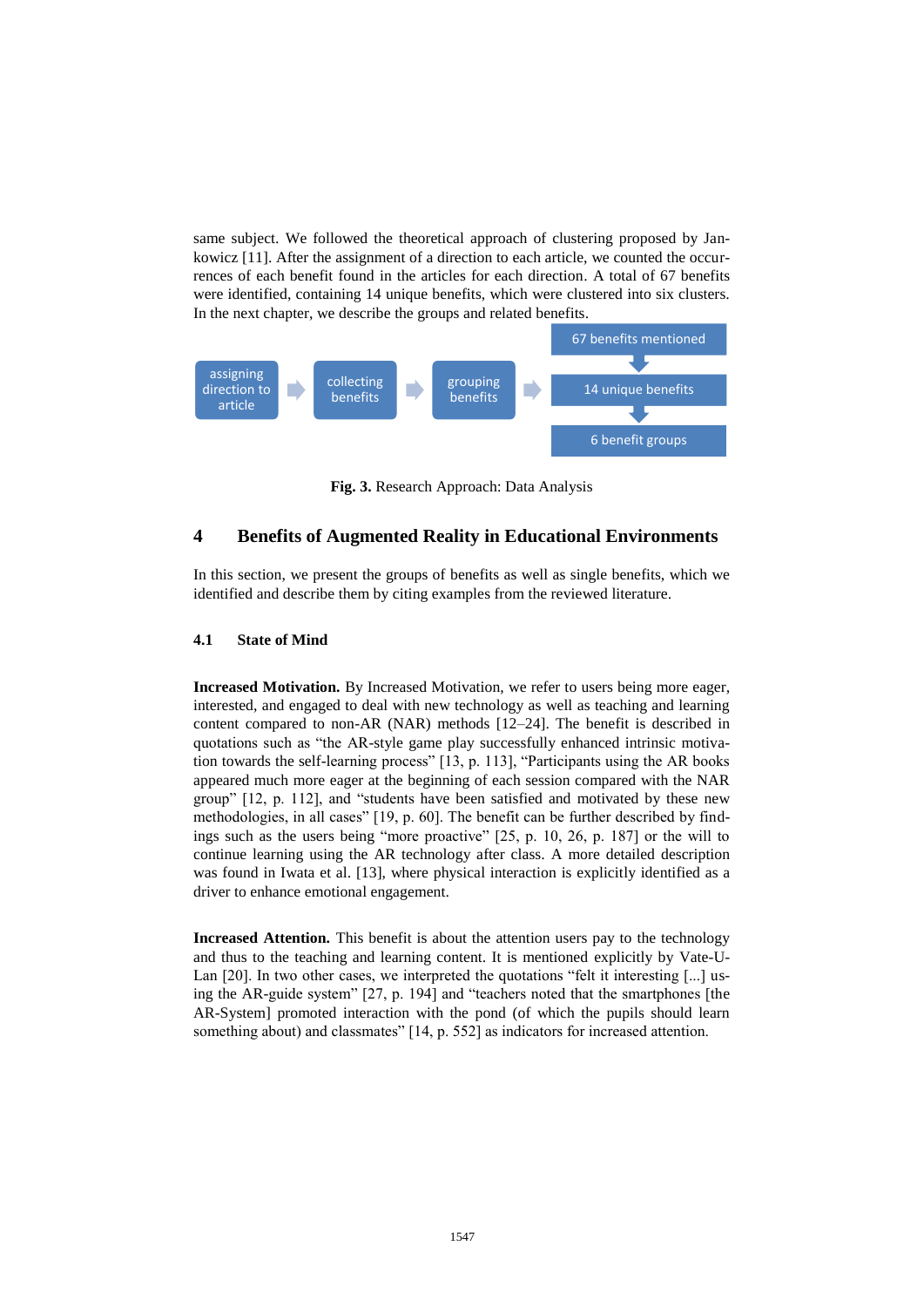**Increased Concentration.** This benefit concerns users' concentration while using AR applications. Similar to the detailed description for Increased Motivation through AR application in Iwata et al. [13, p. 9], "physical interaction induced deeper concentration [...]".Yen et al. [21, p. 173] and Ibáñez et al. [24, p. 11] perceive a "higher [...] degree of concentration" or a "higher level of concentration".

**Increased Satisfaction.** Increased Satisfaction means that users experience higher satisfaction regarding the learning process or their educational progress, that is, regarding the learning process, students have more fun running through a library and solving tasks directed by an AR application than by a librarian [28]. Martín-Gutíerrez et al. [17, p. 6] state that "the students were quite satisfied with the [AR-]tools used to learn". A reverse statement is that the frustration level is higher using the manual way [23]. This benefit is also mentioned by Ibáñez et al. [24] and Redondo et al. [19].

# **4.2 Teaching Concepts**

**Increased Student-centered Learning.** Student-centered Learning is a teaching concept in which conventional lectures are replaced by new active and self-paced learning programs. In Student-centered Learning approaches, students are more selfresponsible for their own progress in education, and educators act as facilitators who enable the students to learn independently and individually. Three studies report that AR enabled an increased Student-centered Learning in the regarded learning environment. Vate-U-Lan [20, p. 894] recognizes that the regarded AR application enabled the tailoring of functionality to student's learning capabilities. Similarly, Kamarainen et al. [14, p. 554] report that "these technologies provide ways of individualizing instruction in a group setting" and that "the technology supported independence" which "freed the teacher to act as a facilitator". Furthermore, Liu et al. [15, p. 173] report that AR "improves the ability to explore and absorb new knowledge and solve problems", indicating that AR can support Student-centered Learning environments as students are enabled to explore knowledge and solve problems autonomously. These studies show that AR can support a Student-centered Learning approach by providing educators with new possibilities to individualize their lessons according to students' capabilities and by enabling students to learn more independently from educators.

**Improved Collaborative Learning.** Three studies report that the analyzed AR applications improved collaborative learning by providing new ways of communication and cooperation. Wang et al. [29, p. 57] regard their AR application as "effective environment for conducting collaborative inquiry learning activities". Other authors join the observation of Improved Collaborative Learning as they highlight "the opportunity for collaborative communication and problem-solving among students that arose from the augmented reality experience" [14, p. 552] and the "facilitation effects of AR technology on collaborative learning effectiveness" [22, p. 322].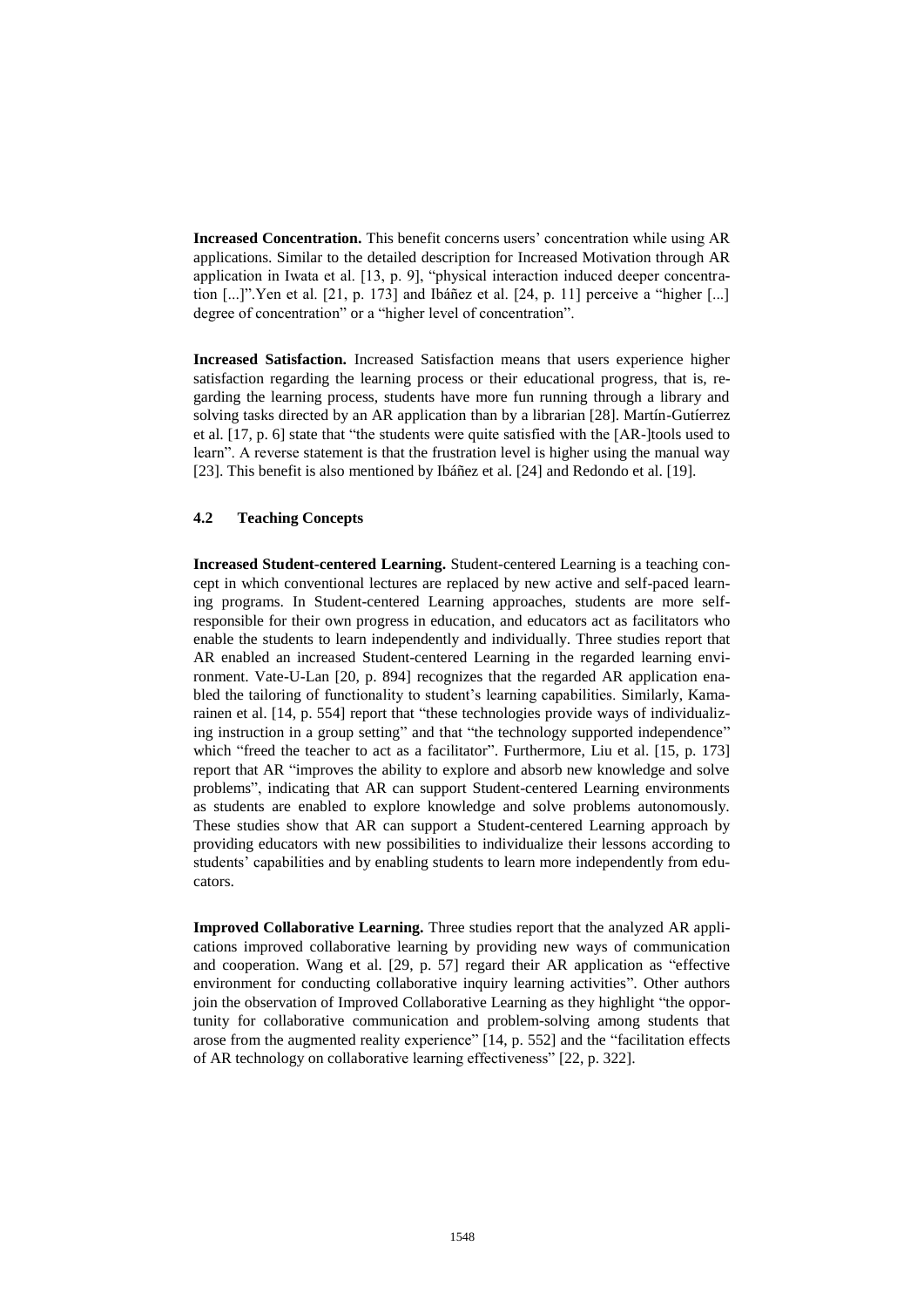#### **4.3 Presentation**

**Increased Details.** In the context of urban design education, the tested AR "has more detailing particularly in the texture of models" [27, p. 17] compared to the traditional use of wooden block models.

**Increased Information Accessibility.** AR applications can improve and ease the access to information regarding teaching and learning content. In the context of an assembly task guided by an AR application, Hou et al. [23, p. 447] report that "AR eases information retrieval". Additionally, Iwata et al. [13, p. 112] mention that "superimposed information was nicely integrated and did not interfere with the learning process" while learning a traditional Chinese board game.

**Increased Interactivity.** This benefit is about new ways of interaction with the learning tool, through concepts such as context-aware information on the device. Increased Interactivity can be seen as precondition for other presented benefits. However, Increased Interactivity through the application of AR is a characteristic which is not realized by conventional methods [12, 24] and is therefore specified as an individual benefit. Dünser et al. [12, p. 113] state that "[i]nteractions in AR engage learners with the content, and allow for knowledge to be acquired through their [the students] own manipulation of content [...], as supported by constructivist learning theory". While Increased Interactivity can also be related to teaching concepts, it mainly focusses on technology enabling interactivity rather than the educational decision for interactivity.

# **4.4 Learning Type**

**Improved Learning Curve.** An Improved Learning Curve effect refers to students learning faster and easier with AR applications compared to non-AR applications. Liu [30, p. 525] reports that "tests taken by the [AR application users] in all the learning activities were significantly better than those of the [traditionally learning users]". Similarly, Chang et al. [25, p. 193] state that "[t]he AR-guided group had better learning effectiveness" as well as "[t]he learning performance of the AR-guided group was thus superior to that of the other two groups". Similar observations have been made in multiple studies [14–16, 19, 22–24, 26, 31–33].

**Increased Creativity.** AR supports creative learning as observed by Chang et al. [25, p. 194]. Additionally, Liu et al. [15, p. 173] found that "[AR] also improves student creativity and the ability to explore and absorb new knowledge and solve problems". Vate-U-Lan [20, p. 894] reports that AR "highlighted many benefits that include [...] integration of a variety of learning skills such as [...] creativity".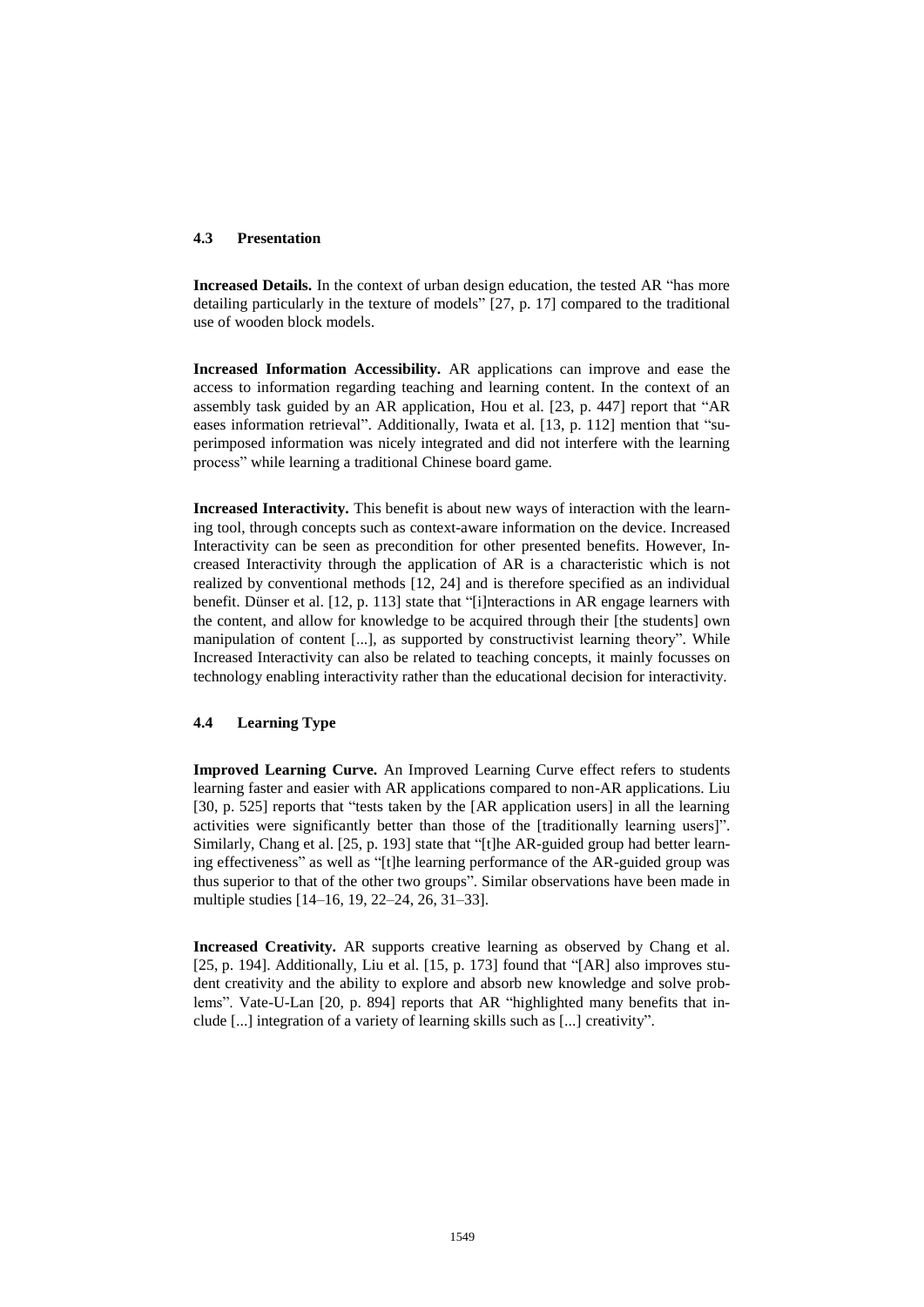#### **4.5 Content Understanding**

**Improved Development of Spatial Abilities.** Our research indicates that with the help of AR, students are able to acquire a new level of spatial abilities. Dünser et al. [12, p. 112] mention that their "results support the hypothesis, and suggest that Augmented Reality has some potential to be effective in aiding the learning of 3D concepts". The benefit was also identified by Martín-Gutíerrez et al. [16, p. 5]: "the training of spatial ability based on Graphic Engineering contents and AR technology improves spatial abilities for those who perform them and consequently lower the numbers of students who drop out of the subject". This benefit is also mentioned by Martín-Gutíerrez et al. [17] and Chen and Wang [27].

**Improved Memory.** Improved Memory refers to the retention of knowledge acquired during the use of an AR application. Hou et al. [23, p. 450] state that "trainees with AR training could remember or recollect more assembly clues that were memorized in the former training task than those trained in the manual". Furthermore, this benefit is not only about memory itself but also refers to the vividness of the memory. As Chang et al. [25, p. 193] point out, "[the AR application] facilitates the development of art appreciation […], supporting the coupling between the visitors, the guide system, and the artwork (Klopfer & Squire, 2008) by using AR technology, and helping visitors keep their memories of the artwork vivid". Macchiarella et al. [34, p. 4] conclude that AR "lead[s] to an increased ability to retain long term memories".

#### **4.6 Reduced Costs**

Leblanc et al. [35] and Martín-Gutíerrez et al. [16] report Reduced Costs in ARscenarios compared to traditional learning in the long term. Chen and Tsai [28] in particular highlight the low cost in executing manpower and moderate costs for designing and renewing the courses. Andujar et al. [36] agree on this benefit, especially for virtual laboratories. They add that AR applications not only reduce direct costs, such as needed materials, but also time for preparing classes. While AR technology is accompanied with high acquisition cost, this investment is most likely to pay off in the long term. Leblanc et al. [35] conclude that, while one time acquisition cost were high, the cost per class could be lowered by 93.34%, reducing overall costs.

# **5 Mapping of the Benefits to the Five Directions**

Table 2 maps the benefits to the Five Directions. This mapping is discussed below.

**Discovery-based Learning.** We found eight articles which present learning concepts that were discovery-based. Those articles had the most mentions of state-of-mind benefits, especially Increased Motivation. Also, an Improved Learning Curve was mentioned. Nine out of 14 benefits were reported for Discovery-based Learning ap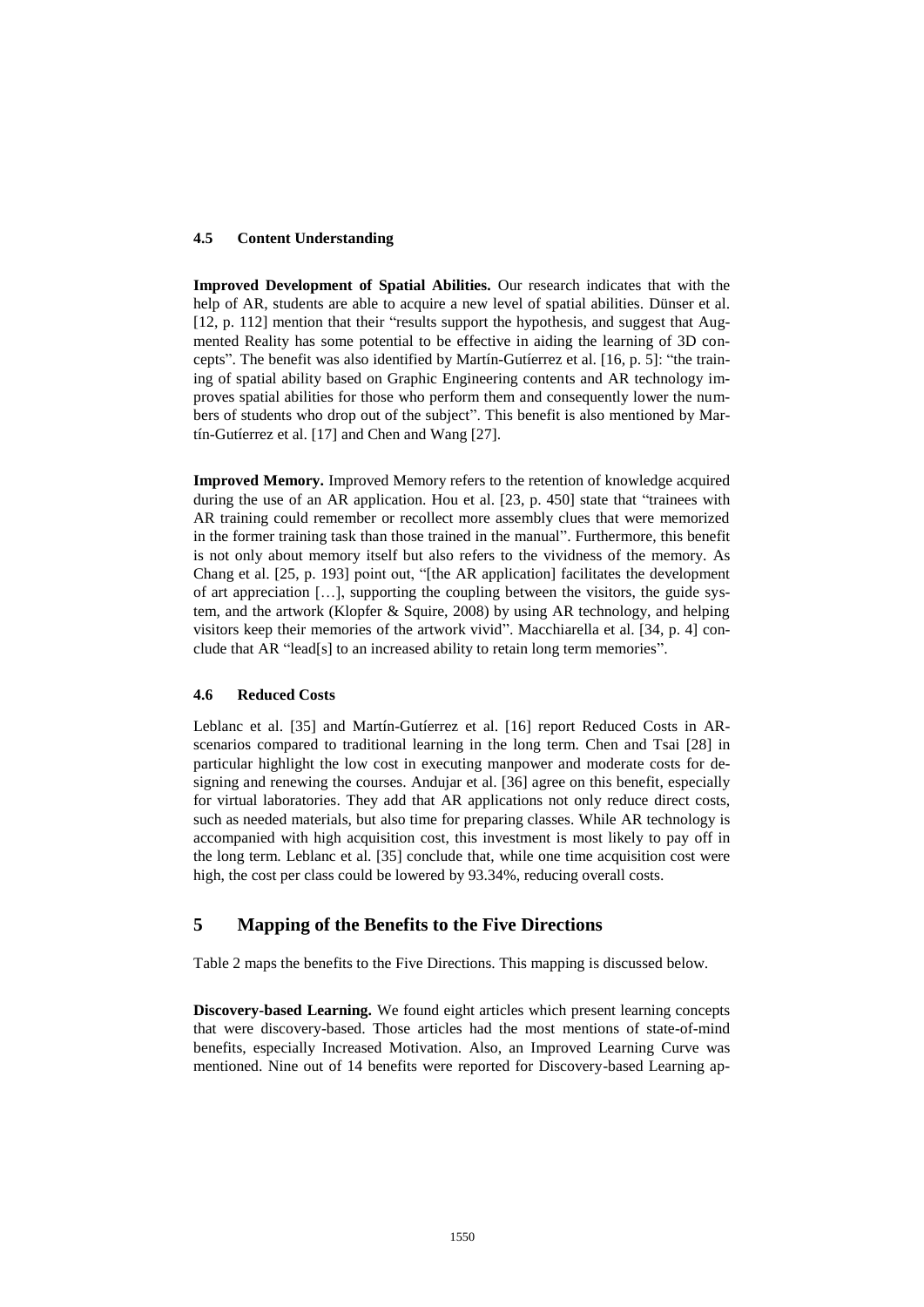plications, which is the most diverse pool of benefits in our literature review. Reduced Costs were reported in one article for Discovery-based Learning applications.

**Objects Modeling.** We identified five articles dealing with an Objects Modeling approach. Similar to Discovery-based Learning applications, Objects Modeling resulted in an Increased Motivation and Increased Satisfaction. We found four articles mentioning Increased Motivation in an Objects Modeling context. Also, an Improved Learning Curve was observed. It is noticeable that, although Objects Modeling itself is highly interactive, we did not identify references of Increased Interactivity. Also, we did not find reports of Increased Creativity linked to Objects Modeling, but spatial abilities were reported to be developed better. Objects Modeling applications are reported to have reduced costs in comparison to non-AR learning tools.

**Table 2.** Mapping of Benefits to Directions (25 articles, 6 benefit groups, 14 different benefits and 5 directions)

|                      |                                  | Discovery-based<br>Learning | Objects Modeling | <b>AR Books</b> | <b>Skills Training</b> | <b>AR</b> Gaming | Total          |
|----------------------|----------------------------------|-----------------------------|------------------|-----------------|------------------------|------------------|----------------|
| <b>State of Mind</b> | <i>Motivation</i>                | 7                           | 4                | $\overline{2}$  | 1                      | 1                | 15             |
|                      | <b>Attention</b>                 | 2                           | $\theta$         | 1               | $\theta$               | 0                | 3              |
|                      | Concentration                    | 2                           | $\theta$         | $\theta$        | $\theta$               | 1                | 3              |
|                      | Satisfaction                     | 1                           | $\overline{2}$   | $\theta$        | 1                      | 1                | 5              |
| <b>Teaching</b>      | <b>Student-centered Learning</b> | $\overline{2}$              | $\theta$         | 1               | $\theta$               | $\theta$         | 3              |
| <b>Concepts</b>      | Collaborative Learning           | 1                           | 2                | $\Omega$        | $\theta$               | $\theta$         | 3              |
| <b>Presentation</b>  | Details                          | $\theta$                    | $\Omega$         | 0               |                        | $\theta$         | 1              |
|                      | <b>Accessibility Information</b> | 0                           | $\theta$         | $\Omega$        | 1                      | 1                | 2              |
|                      | Interactivity                    | 1                           | $\theta$         | 1               | $\theta$               | $\overline{0}$   | 2              |
| <b>Learning Type</b> | Learning Curve                   | 6                           | 4                | 1               | 6                      | 1                | 18             |
|                      | Creativity                       | 2                           | $\theta$         | 1               | $\theta$               | 0                | 3              |
| <b>Content</b>       | <b>Spatial Abilities</b>         | $\overline{0}$              | $\overline{c}$   | 1               |                        | $\theta$         | 4              |
| <b>Understanding</b> | Memory                           | 1                           | $\theta$         | $\theta$        | $\overline{c}$         | $\theta$         | 3              |
| <b>Reduced Costs</b> | <b>Reduced Costs</b>             | $\theta$                    | 1                | $\theta$        | 1                      | $\theta$         | $\overline{2}$ |

**AR Books.** Two articles were based on AR Books applications. AR Books applications were the least found direction. Six out of 14 benefits were reported in context of AR Books. No Reduced Costs were reported for AR Books applications.

**Skills Training.** Seven articles presented a Skills Training AR application and seven out of 14 unique benefits were mentioned in in this regard. Skills Training applica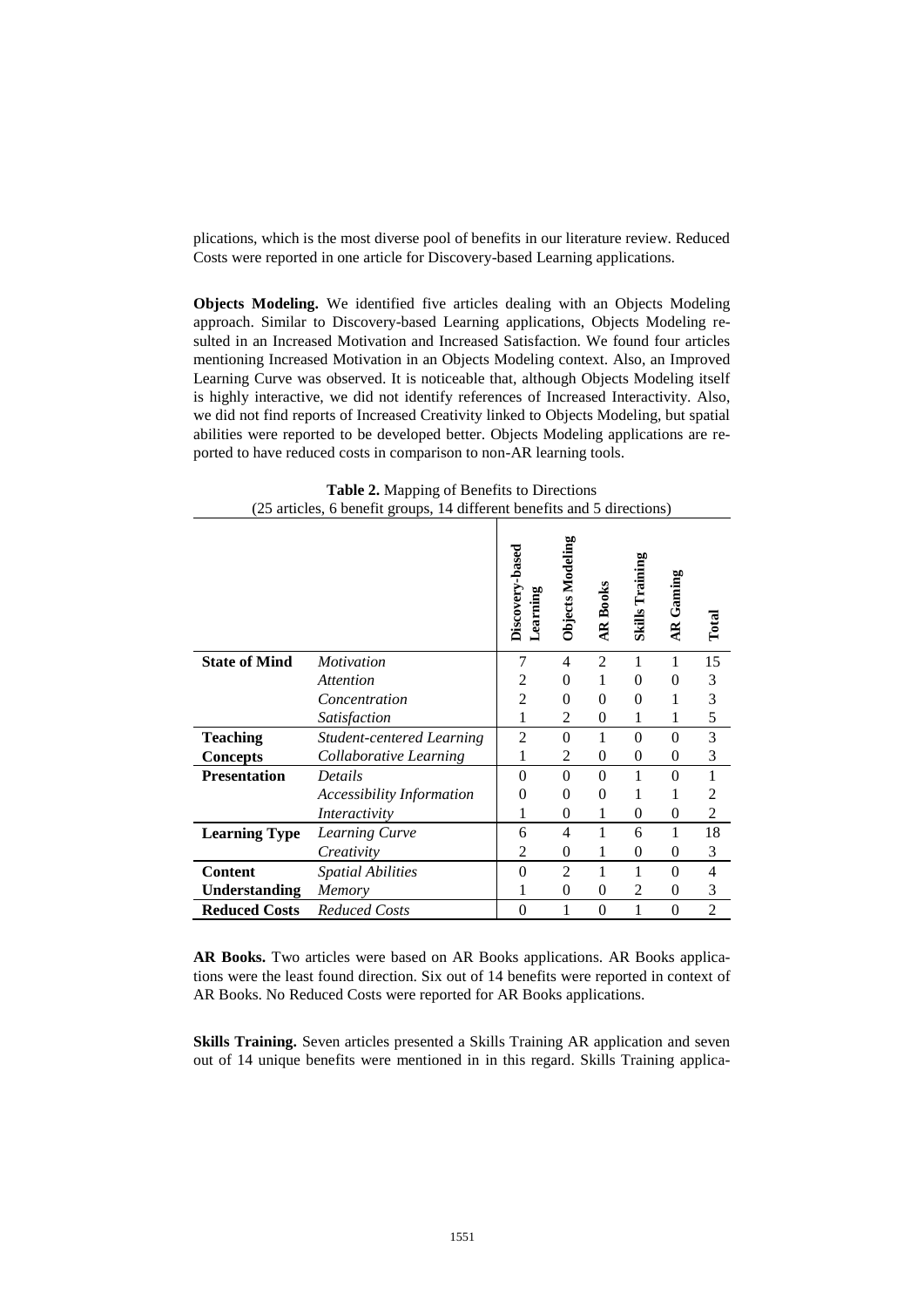tions have most mentions of Content Understanding, especially in Improved Memory. It is also noteworthy that Skills Training applications have the same count of mentions for Improved Learning Curve as Discovery-based Learning applications. Both have the highest count for Improved Learning Curve. It was reported that Skills Training applications reduced costs in comparison to traditional learning tools.

**AR Gaming.** AR Gaming was shown in three articles. AR Gaming has most benefits in the State of Mind group. An Improved Learning Curve and better accessible information were reported. Content Understanding and Teaching Concepts were not explicitly improved in the reviewed cases. Reduced Costs were reported in one article.

# **6 Discussion**

Compared to the previous study by Radu [5], our study has some similarities as well as some distinctions. Radu [5] mentions Spatial Abilities, Long Term Memory, Collaboration, and Motivation as AR benefits, which are supported by our results. However, we aggregate Content Understanding, Language Association, and Physical Task Performance into Improved Learning Curve. Depending on the direction of the application, we are able to disaggregate our aggregated benefit Improved Learning Curve into a more detailed benefit, that is, Skills Training application with an Improved Learning Curve conforms to Physical Task Performance. We defined Improved Development of Spatial Abilities as another benefit and even in another group, as some applications lead to a new level of spatial abilities, which might not have been achieved without AR or is at least extraordinary improvements in spatial abilities. Martín-Gutíerrez et al. [17, p. 4] states that "[...] the students have a probability of over 95% of improving their levels of spatial ability when performing the proposed training. Besides this, results show there is no improvement in control group levels", which indicates that spatial abilities were improved far more than usual. In contrast to Radu [5], we divided Attention into two benefits, that is, Increased Concentration and Increased Attention. While Radu [5] states that AR applications might fail to improve student attention or lead to an unintended focus on the technology itself rather than the topic, we found articles that state the opposite. Kamarainen et al. [14, p. 554] highlights that "[t]he teachers stated that they began this project with skepticism about whether the technology would overwhelm the experience, holding the students' attention at the expense of their noticing the real environment. However, teachers and investigators found the opposite to be true. Students were captivated when a squirrel dropped a seed from a tree near the path and nearly hit a classmate; they called out excitedly when they observed a frog near the shore". We thus believe the drawback mentioned by Radu [5] to be related to system design. Furthermore, our differentiation between attention and concentration is based on the findings by Kamarainen et al. [14, p. 554]. Attention relates to an increased awareness of the situation and a focus on the broader environment only, while concentration refers to an increased awareness of the topic or subject and a high level of cognitive activity. In addition to Radu [5], we identified the following benefits: Reduced Costs, Student-centered Learning,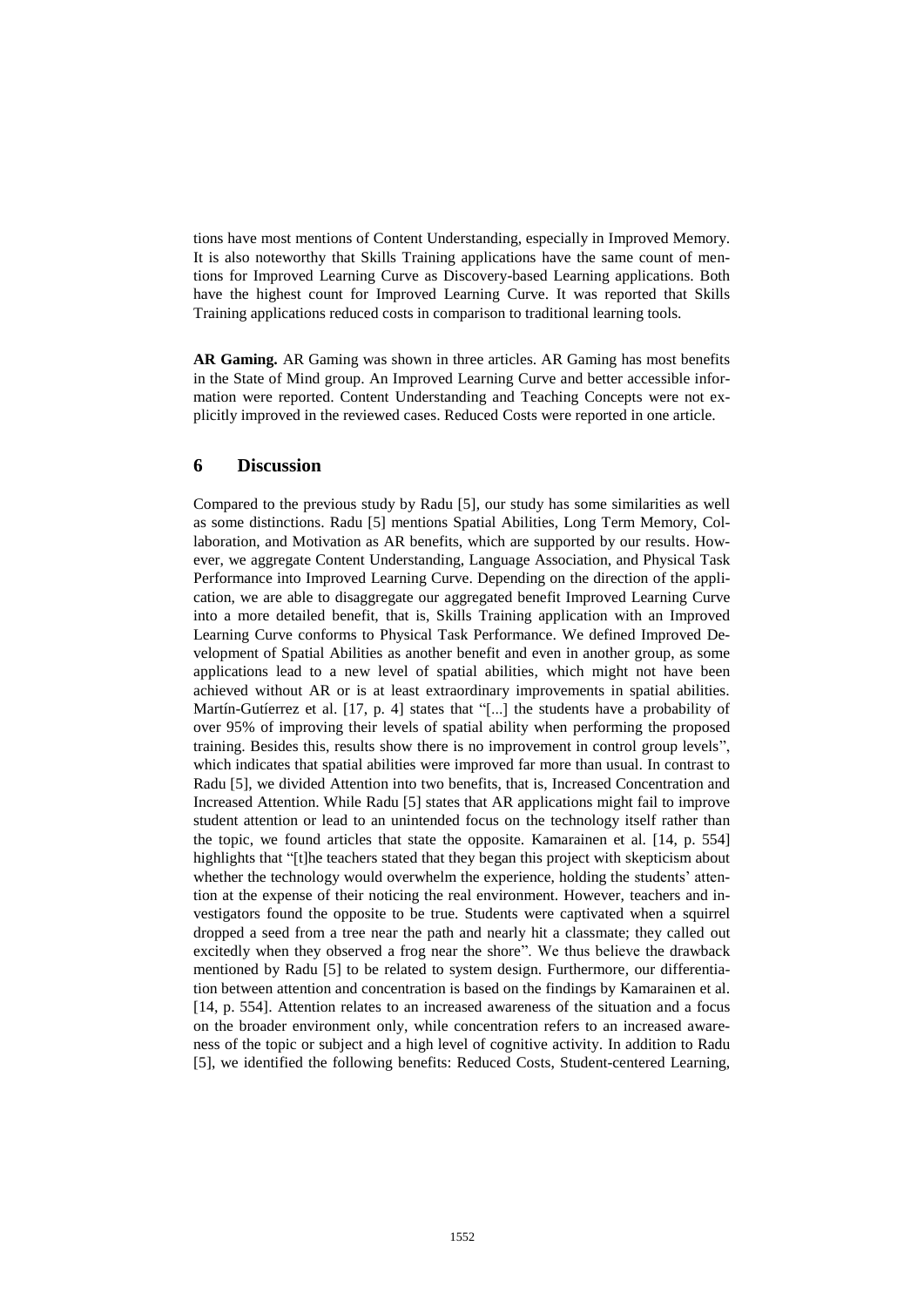Increased Creativity as well as all presentation-related benefits like Increased Details, Increased Information Accessibility, and Increased Interactivity. We found Increased Creativity to be a surprising benefit of AR applications. We rather expected AR applications to display prescribed information and interact in predefined ways. Our findings conversely show that AR applications are able to support creative, non-linear learning. This finding also stresses that AR is a very flexible tool which can be used in many educational environments and settings and for very different purposes if it is applied thoroughly. Hannafin and Land [37, p. 197] state that although "[s]tudentcentered learning environments, with or without technology, will not be the system of choice for all types of learning", "[Student-centered Learning environments] represent alternative approaches for fundamentally different learning goals" [37, p. 197]. Thus, "[i]t is important to recognize, however, that viable alternatives to direct instruction methods exist, alternatives that reflect different assumptions and draw upon different research and theory bases than do traditional approaches". These statements make us believe that Student-centered Learning, especially with AR as a tool, may be an important new movement for education. Discovery-based Learning seems to be a very promising AR direction. As outlined in Section 5, this direction includes benefits ranging from Increased Motivation and Improved Learning Curve to Reduced Costs and Increased Student-centered Learning. Supporting a Discovery-based Learningapproach, the student is the center of the learning process and the learning process is adjusted to the student's needs and preferences. This seems a promising way of learning in the future. Our study is limited by a number of factors. First, the identified empirical studies are only informal investigations with a low number of participants. The significance of the ascertained benefits of AR applications may be unclear in these cases. However, these studies are based on experiments and thus are able to reveal causal relations. For some of the regarded directions, we did not find sufficient articles in order to make a point about the diversity of benefits compared to other directions. However, AR is one of the most emerging technologies in education and the fact that 15 out of 25 articles were published in 2012 or later shows that these limitations can be overcome in the future when further empirical evaluations of AR applications in educational environments are published. Another factor that limits our study is the inter-coder reliability of 0.64 regarding the classification of articles to a certain direction of AR. We believe that this rather low value can be explained by the circumstance that some articles cannot be precisely classified to a single direction (e.g., a Discovery-based Learning application which uses game elements). In addition, the definitions by Yuen et al. [1] leave some room for interpretation, which we attempted to reduce before we conducted our systematic literature review in order to ensure a common understanding. However, since research on AR benefits can be considered to be at an early stage, reliabilities of .70 or higher suffice [38]. Our value is thus only marginally below the recommended threshold. To keep the focus on the primary classification of every article, we decided to allow only single classifications and accepted a lower inter-coder reliability. Another aspect we left out are 'special learners': while handicapped people have (sometimes) special requirements, we focused on more general aspects of AR in educational environments.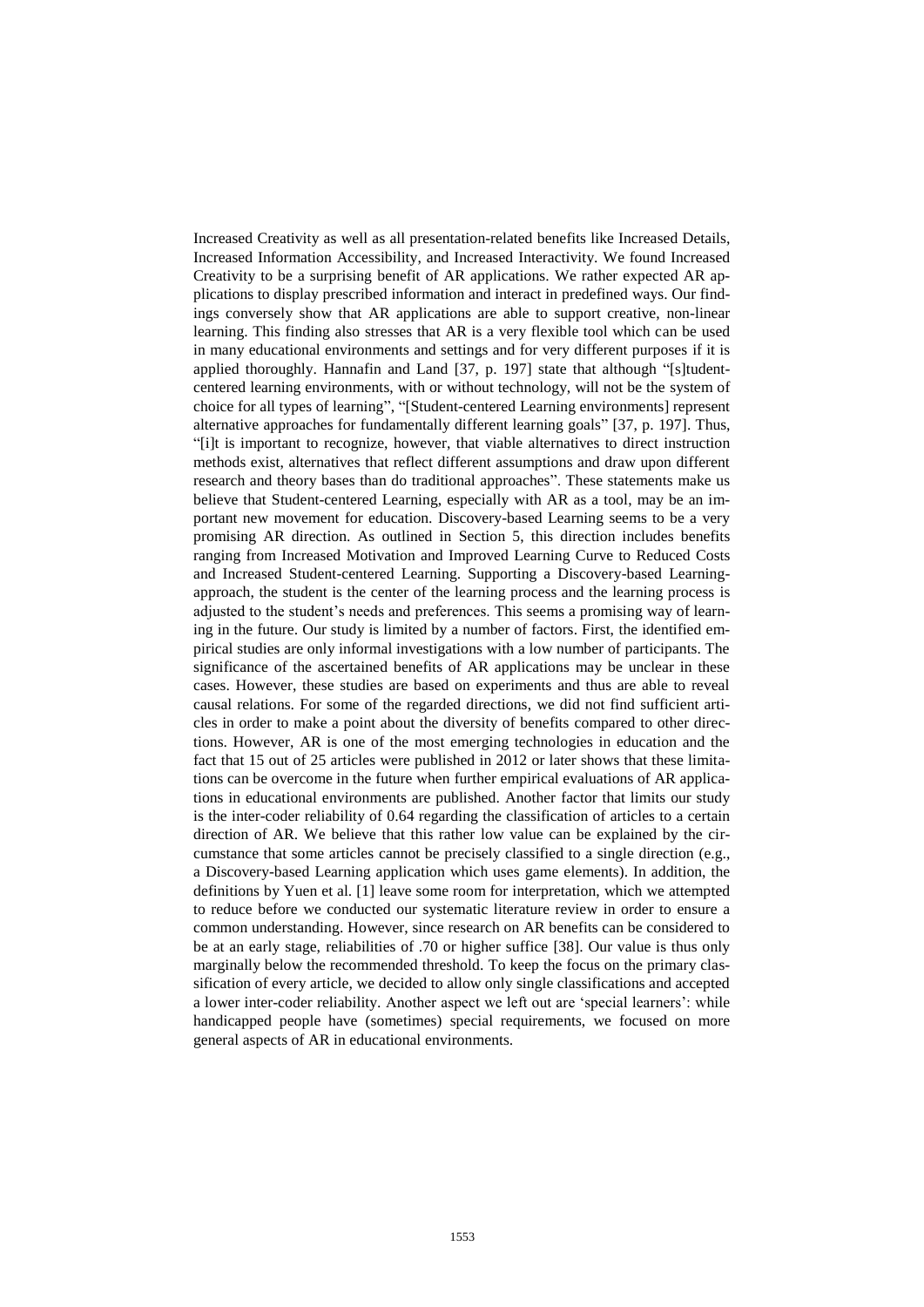# **7 Conclusion**

AR is eligible to be used in educational environments and we identified many applications successfully applying AR to improve learning: language education, training of mechanical skills, and spatial abilities training. Nevertheless, AR should not be considered a magic bullet in educational environments. Each AR application is in its own way unique and therefore the identified benefits may not apply in each context. Each application has to be implemented thoroughly to prevent drawbacks in user interaction or system failures in order to profit from benefits. Special user groups (e.g., handicapped people) can benefit in different as well as additional ways due to their requirements to learning methods and the characteristics of AR. The exploration of these benefits could be an objective for future research in the field of AR applications in educational environments. We identified 14 different benefits of AR in our source literature of which two (Improved Learning Curve and Increased Motivation) account for more than 20% of all benefits mentioned. Other benefits with much lower representation could be in the focus of future works assessing AR applications in educational environments. Future research should also focus on each of the Five Directions.

#### **References**

- 1. Yuen, S., Yaoyuneyong, G., Johnson, E.: Augmented Reality: An Overview and Five Directions for AR in Education. Journal of Educational Technology Development and Exchange 4, 119–140 (2011)
- 2. Wu, H.-K., Lee, S., Chang, H.-Y., Liang, J.-C.: Current Status, Opportunities and Challenges of Augmented Reality in Education. Computers & Education 62, 41– 49 (2013)
- 3. Johnson, L., Levine, A., Smith, R., Stone, S.: The 2010 Horizon Report New Media Consortium (2010)
- 4. Lee, K.: Augmented Reality in Education and Training. TechTrends 56 (2012)
- 5. Radu, I.: Augmented Reality in Education: A Meta-Review and Cross-Media Analysis. Personal and Ubiquitous Computing (2014)
- 6. Milgram, P., Takemura, H., Utsumi, A., Kishino, F.: Augmented Reality: A Class of Displays on the Reality-Virtuality Continuum. In: Proceedings of SPIE 2351, Telemanipulator and Telepresence Technologies, pp. 282–292 (1994)
- 7. Milgram, P., Kishino, F.: A Taxonomy of Mixed Reality Visual Displays. IEICE Transactions on Information Systems E77-D (1994)
- 8. Klopfer, E., Squire, K.: Environmental Detectives—The Development of an Augmented Reality Platform for Environmental Simulations. Educational Technology Research and Development 56, 203–228 (2008)
- 9. Squire, K.: Video Games in Education. International Journal of Intelligent Simulations and Gaming 2, 49–62 (2003)
- 10. Miles, M.B., Huberman, A.M.: Qualitative Data Analysis Sage, Thousand Oaks (1994)
- 11. Jankowicz, D.: The Easy Guide to Repertory Grids Wiley (2004)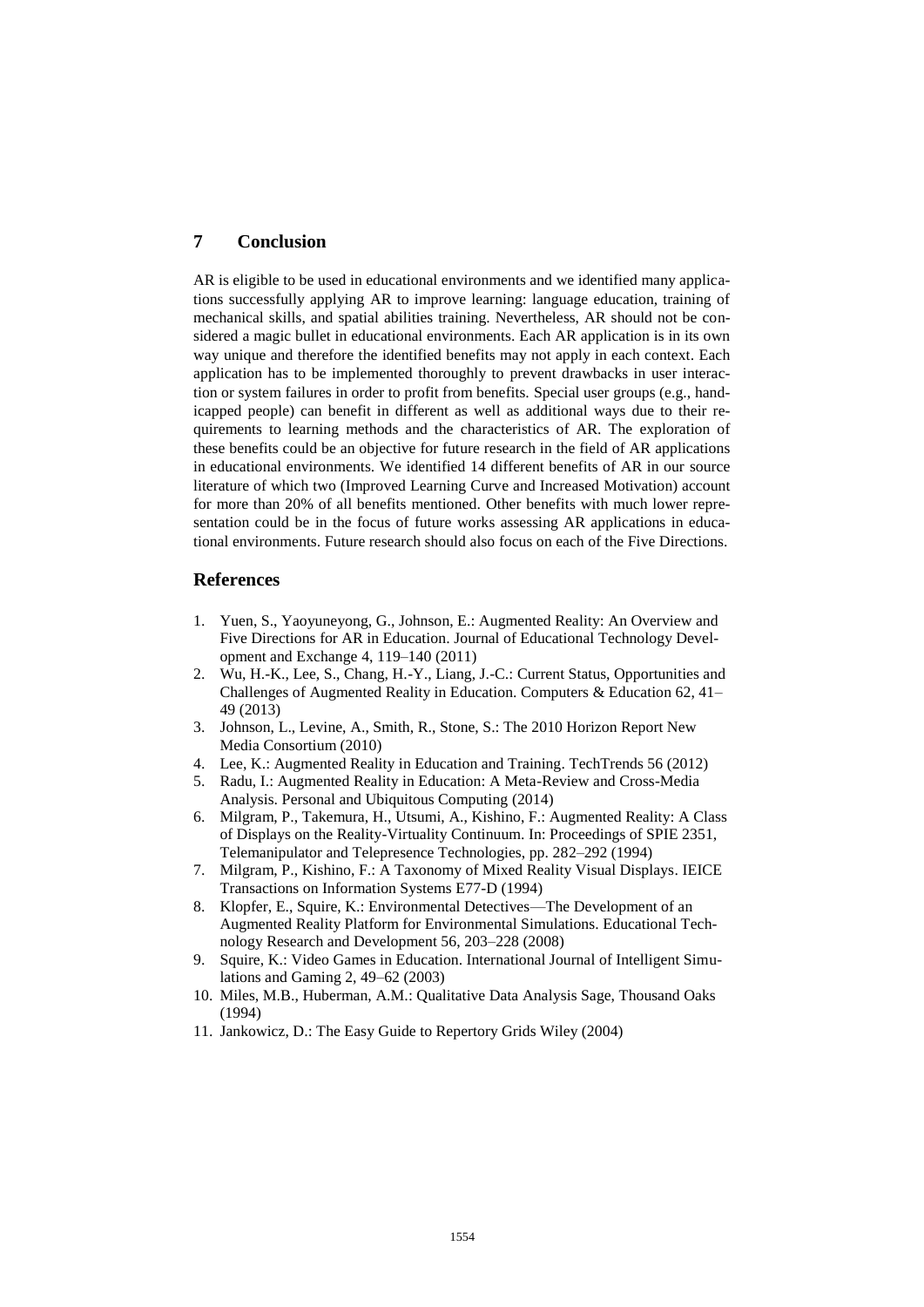- 12. **Dünser, A., Walker, L., Horner, H., Bentall, D.:** Creating Interactive Physics Education Books with Augmented Reality. In: Proceedings of the 24th Australian Computer-Human Interaction Conference, pp. 107–114 (2012)
- 13. **Iwata, T., Yamabe, T., Nakajima, T.: Augmented Reality Go:** Extending Traditional Game Play with Interactive Self-Learning Support. In: IEEE 17th International Conference on Embedded and Real-Time Computing Systems and Applications, pp. 105–114 (2011)
- 14. **Kamarainen, A., Metcalf, S., Grotzer, T., Browne, A., Mazzuca, D., Tutwiler, M., Dede, C.:** EcoMOBILE: Integrating Augmented Reality and Probeware with Environmental Education Field Trips. Computer and Education 68, 545–556 (2013)
- 15. **Liu, T.Y., Tan, T.-H., Chu, Y.-L.:** Outdoor Natural Science Learning with an RFID-Supported Immersive Upiquitous Learning Environment. Educational Technology and Society 12, 161–175 (2009)
- 16. **Martín-Gutíerrez, J., Navarro, R., González, M.:** Mixed Reality for Development of Spatial Skills of First-Year Engineering Students. In: 41st ASEE/IEEE Frontiers in Education Conference (2011)
- 17. **Martín-Gutíerrez, J., Garcia-Dominguez, M., Roca-González, C., Corredeguas, M.:** Using Different Methodologies and Technologies to Training Spatial Skill in Engineering Graphic Subjects. In: Frontiers in Education Conference, IEEE (2013)
- 18. **Tian, K., Endo, M., Urata, M., Mouri, K., Yasuda, T.:** Development of a Multi-viewpoint AR-Based Mobile Learning System for Supporting Lunar Observation. In: International Conference on Signal-Image Technology & Internet-Based Systems, pp. 1034–1041 (2013)
- 19. **Redondo, E., Fonseca, D., Sánchez, A., Navarro, I.:** New Strategies Using Handheld Augmented Reality and Mobile Learning-teaching Methodologies, in Architecture and Building Engineering Degrees. Procedia Computer Science 25, 52–61 (2013)
- 20. **Vate-U-Lan, P.:** An Augmented Reality 3D Pop-Up Book: The Development of a Multimedia Project for English Language Teaching. In: IEEE International Conference on Multimedia and Expo, pp. 890–895 (2012)
- 21. **Yen, J.-C., Tsai, C.-H., Wu, M.:** Augmented Reality in the Higher Education: Students' Science Concept Learning and Academic Achievement in Astronomy. Procedia – Social and Behavioral Sciences 103, 165–173 (2013)
- 22. **Li, N., Gu, Y., Chang, L., Duh, H.:** Influences of AR-Supported Simulation on Learning Effectiveness in Face-to-face Collaborative Learning for Physics. In: 11th IEEE International Conference on Advanced Learning Technologies, pp. 320–322 (2011)
- 23. **Hou, L., Wang, X., Bernold, L., Love, P.:** Using Animated Augmented Reality to Cognitively Guide Assembly. Journal of Computing in Civil Engineering 27, 439–451 (2013)
- 24. **Ibáñez, M., Di Serio, A., Villarán, D., Delgado Kloos, C.:** Experimenting with Electromagnetism Using Augmented Reality: Impact on Flow Student Experience and Educational Effectiveness. Computer and Education 71, 1–13 (2014)
- 25. **Chang, K.-E., Chang, C.-T., Hou, H.-T., Sung, Y.-T., Chao, H.-L., Lee, C.- M.:** Development and Behavioral Pattern Analysis of a Mobile Guide System